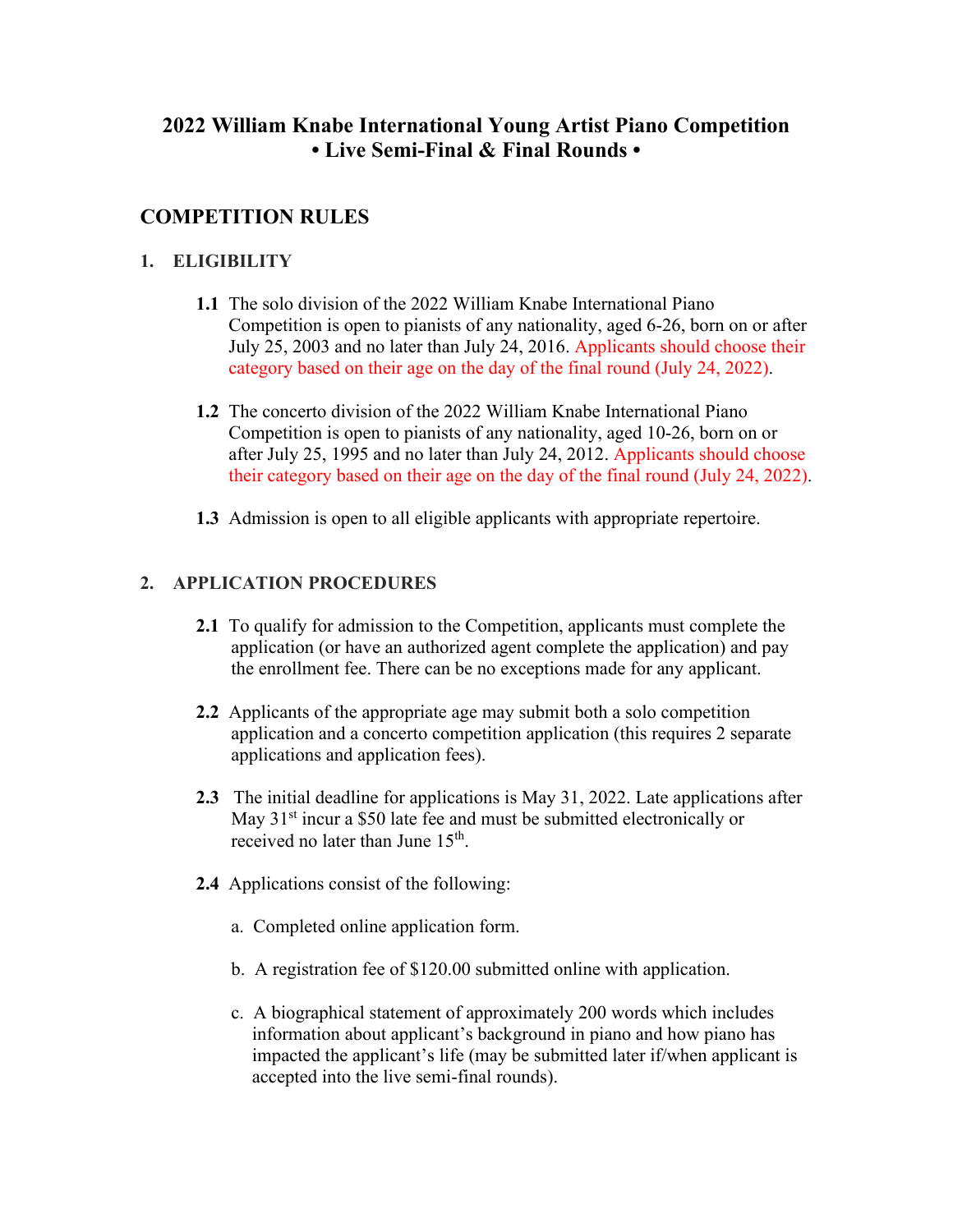d. Any supporting materials (not required) should be mailed to:

William Knabe International Piano Competition C/O ARTIST Music PO Box 43072 Baltimore, MD 21236

- **2.5** The Competition Staff cannot assume responsibility for any personal documents lost in the mail. Competitors should retain copies of all materials sent to the Competition Office. Submitted applications, including videos and/or any supporting documents, will not be returned.
- **2.6** Competitive applicants for the Solo and Concerto competition will receive an emailed response with an explanation of status on or before June 27th, 2022. If the applicant is being invited to the semi-final round, then the invitation will be included in the response. The judges' comments will be emailed by approximately July 18, 2022.

### **3. REPERTOIRE REQUIREMENTS: SOLO COMPETITIONS**

- **3.1** Applicants to Group 1 (ages 6-7) must submit a video of two (2) contrasting pieces from different historical periods. The preliminary round judges will adjudicate up to 4 minutes of performance time (there is no penalty for submitting more or less than 5 minutes). One (1) of the compositions must be from the Classical or Romantic periods (composed between 1750 and 1900).
- **3.2** Applicants to Group 2 (ages 8-10) must submit a video of two (2) contrasting pieces from different historical periods. The preliminary round judges will adjudicate up to 5 minutes of performance time (there is no penalty for submitting more or less than 5 minutes). One (1) of the compositions must be from the Classical or Romantic periods (composed between 1750 and 1900).
- **3.3** Applicants to Group 3 (ages 11-14) must submit a video of two (2) or three (3) contrasting pieces from different historical periods. The preliminary round judges will adjudicate up to 8 minutes of performance time (there is no penalty for submitting more or less than 8 minutes). The recorded repertoire must include an original work from the Classical or Romantic Period (composed between 1750 and 1900), such as a movement of a sonata or sonatina.
- **3.4** Applicants to Group 4 (ages 15-18) must submit a video of three (3) contrasting pieces representing at least two (2) different historical periods. The preliminary round judges will adjudicate up to 15 minutes of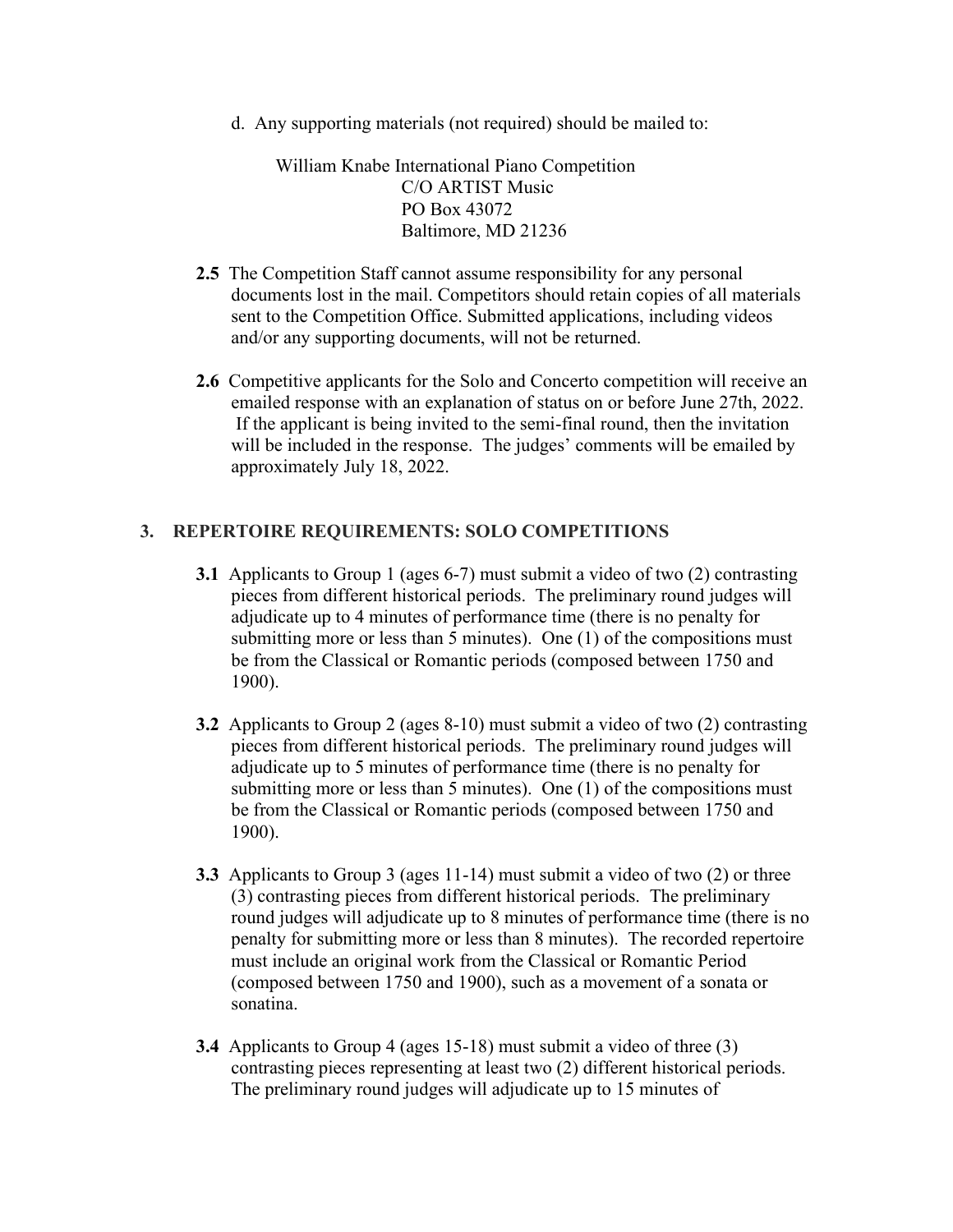performance time (there is no penalty for submitting more or less than 15 minutes). The recorded repertoire must include a movement of a sonata or a selection from a large-scale work from the Classical or Romantic Period (composed between 1750 and 1900) and an etude or other virtuosic piece.

- **3.5** Only original piano compositions are allowed, however, certain exceptions may be made for piano arrangements by famous composers (such as transcriptions by Franz Liszt). Such works must receive prior approval from the competition office.
- **3.6** Complete movements are required. Non-structural repeats should be avoided.
- **3.7** All repertoire must be listed precisely, including composer, title, key and opus number, on the application form. Indicate exact timings of each piece exclusive of pauses between the movements.
- **3.8** Original compositions by the applicant may not be included.
- **3.9** Those admitted to the semi-final live rounds may choose to perform the same or different works from that submitted to the preliminary round. Any changes to the repertoire must still conform to the requirements above.

### **4. REPERTOIRE REQUIREMENTS: CONCERTO COMPETITION**

- **4.1** Applicants to Concerto Group 1 (ages 10-18) may apply with a single movement of any original published piano concerto. Preliminary round judges reserve the right to listen to no more than 8 minutes of the preliminary round recording.
- **4.2** The preliminary video application should include a full movement and may be recorded with or without an accompanist.

### **5. THE COMPETITION ROUNDS**

- **5.1** Preliminary Rounds (Video Application Rounds) Members of the Knabe Competition's prestigious jury will review video applications and write comments for all applicants. Comments and scores from at least 1 juror will be returned to each applicant. Based on published criteria, the jury will select up to 90 solo applicants and up to 20 concerto applicants to advance to the semi-final rounds.
- **5.2** Knabe Competition Solo Semi-Final Rounds (July 20-23, 2022) Applicants who progress to the next round will be invited to July semi-final rounds. Semi-Finals will take place at the University of Maryland, Baltimore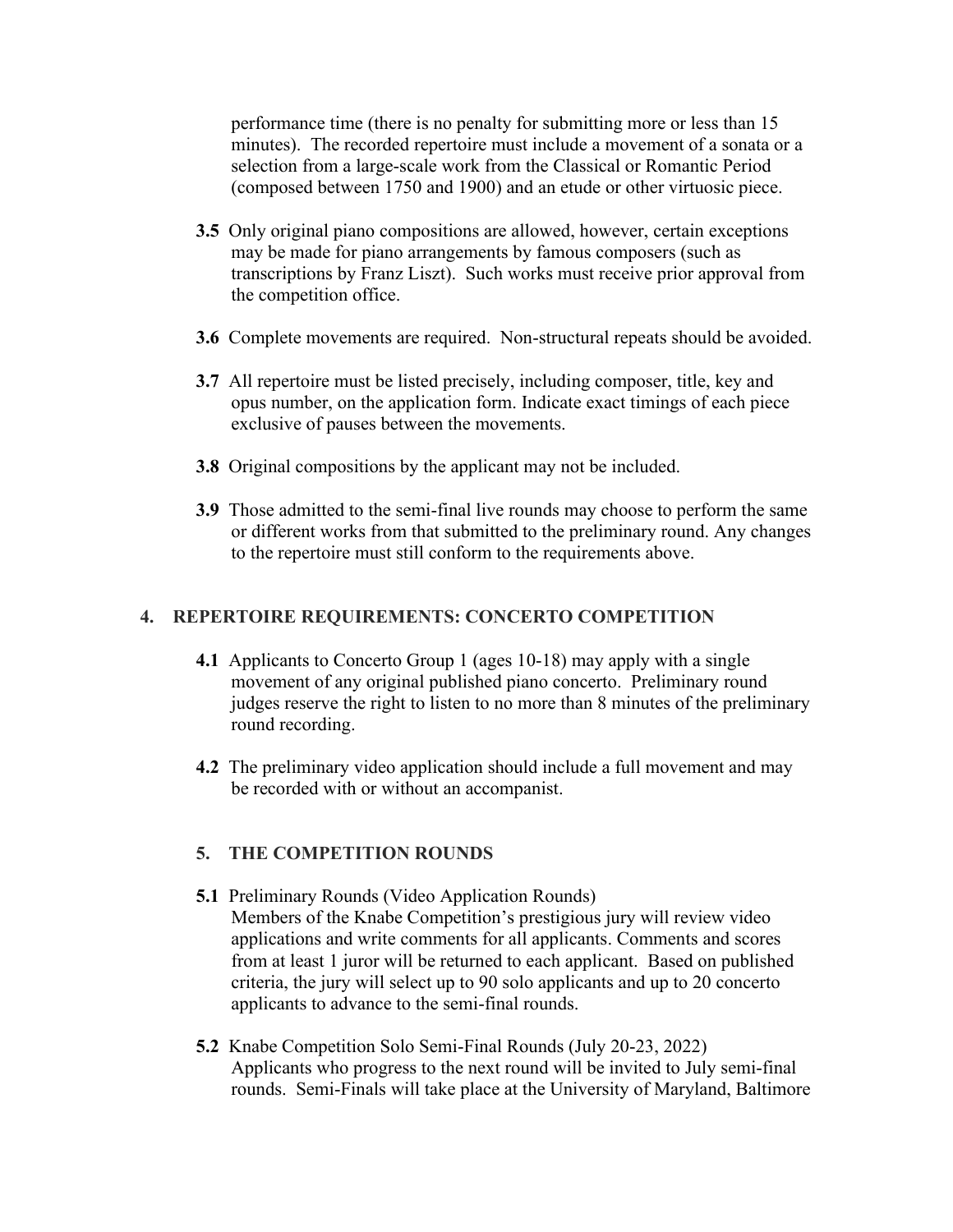County, unless COVID or other restrictions result in closures. *In the event of campus closure, the semi-final round will take place online.* The jury will select between two (2) and six (6) competitors from each group to advance to the finals. Semi-finalists may perform their submitted repertoire, or they may choose new repertoire within the application guidelines. Performance repertoire may exceed time limits without penalty, but judges will stop the audition once the time limit is reached. Time limits are as follows:

Solo group 1 (ages 6-7): 4 minutes; Solo group 2 (ages 8-10): 5 minutes; Solo group 3 (ages 11-14): 8 minutes; Solo group 4 (ages 15-18): 12 minutes;

**5.3** Knabe Competition Concerto Semi-Final Rounds (July 23, 2022) Applicants who progress to the next round will be invited to July semi-final rounds that will take place at the University of Maryland, Baltimore County, unless COVID or other restrictions result in closures. *In the event of campus closure, the concerto semi-final round will take place online.* Applicants may elect to pay an extra fee to use a Knabe Institute accompanist,\* or applicants may bring their own accompanist. A warm-up opportunity with the staff accompanist will be provided.\* Between two (2) and four (4) finalists will be chosen to advance to the finals. Each concerto semi-finalist will perform an entire movement of a concerto.

*\* Note: if conditions result in the competition being online, then the competition will be unable to provide an accompanist.*

**5.4** Knabe Competition Final Round (July 24, 2022)

Both solo and concerto competitors will perform on stage in front of an audience.\* Concerto applicants will perform a concerto movement of their choosing. Solo finalists will perform one or more pieces of their choice within the prescribed time limit. All finalists may choose to perform works already performed in the semi-finals.

Finalists should be prepared with a program of complete work(s) without cuts or alterations that fits within the time limits listed below. After the performances, the jury will deliberate and present awards to the winners. *\*In the event of COVID-related or other closures, the final round of the competition may take place online, or may be rescheduled for a later date at the discretion of competition management.*

Solo group 1 (ages 6-7): 4 minutes; Solo group 2 (ages 8-10): 5 minutes; Solo group 3 (ages 11-14): 8 minutes; Solo group 4 (ages 15-18): 12 minutes; Concerto: a complete concerto movement (no time limit)

#### **6. COMPETITION PROCEDURES**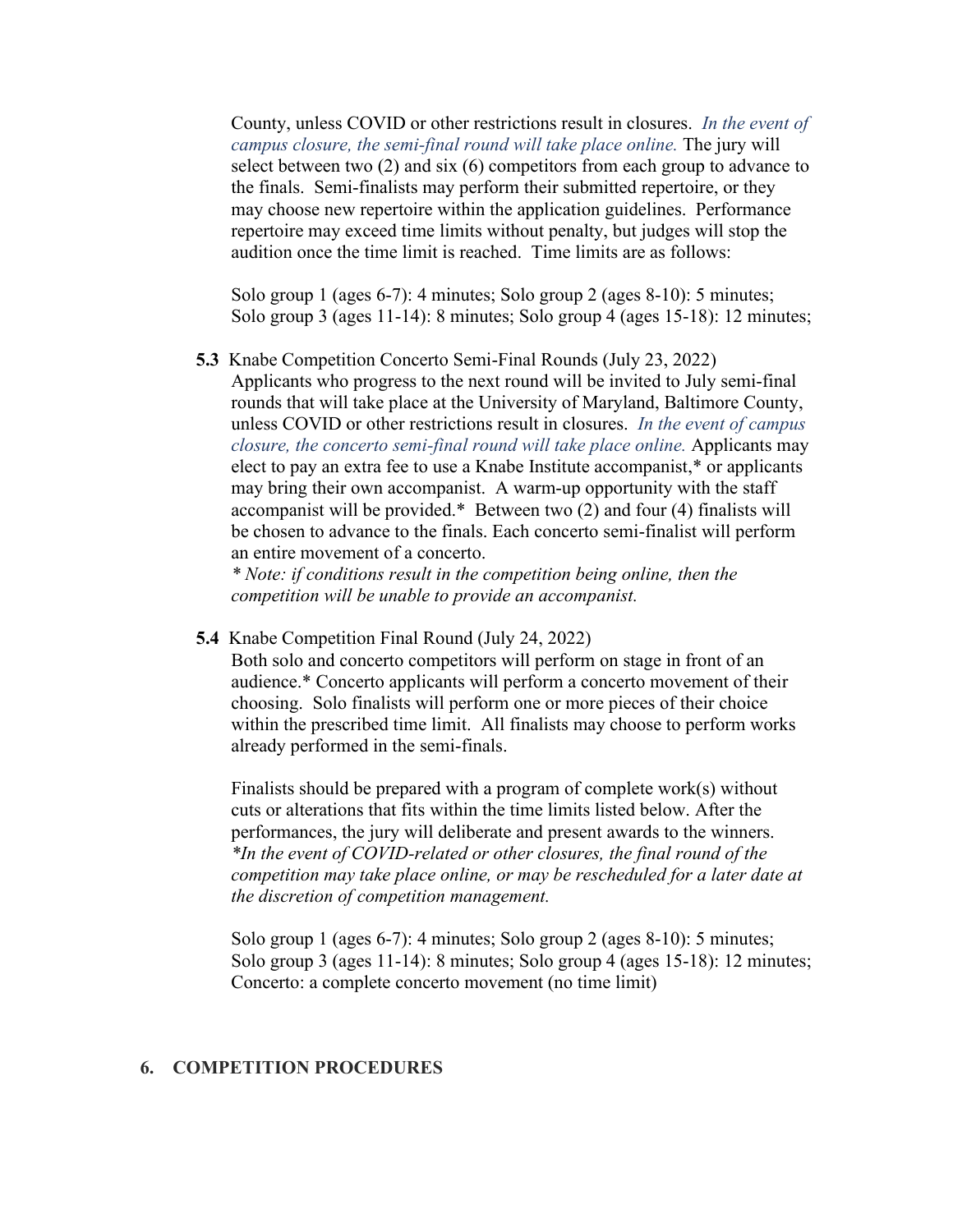**6.1** Fees include the following:

| <b>Application Fee:</b>                                                      | \$120 |
|------------------------------------------------------------------------------|-------|
| <b>Application Late Fee:</b>                                                 | \$50  |
| (for applications received after May 3rd. Late fee deadline is May 31, 2022) |       |
| Admission Fees for those attending the July live rounds:*                    |       |
| Solo Group $1$ (ages 6-7):                                                   | \$15  |
| Solo Group $2$ (ages $8-10$ ):                                               | \$20  |
| Solo Group $3$ (ages 11-14):                                                 | \$30  |
| Solo Group $4$ (ages 15-18):                                                 | \$40  |
| Concerto (ages $10-18$ ):                                                    | S40   |
|                                                                              |       |

*\*Admission fee may be reduced or eliminated if conditions require that semi-final rounds and/or final round take place online.*

|                   | Accompanist Fees (for Concerto Round Participants. See Rule 6.4)* |
|-------------------|-------------------------------------------------------------------|
| Semi-Final Round: | \$135                                                             |
| Final Round:      | \$85                                                              |

*\*Non-applicable if events must take place online.*

- **6.2** Applicants invited to the semi-final rounds in July, will be required to submit the admission fee and age verification (a copy of a passport, drivers license, or birth certificate) in order to confirm attendance.
- **6.3** Although it is not guaranteed, the competition will make every effort to provide practice facilities to competitors during the competition.
- **6.4** Live concerto round competitors must perform with an accompanist (at both the semi-final and final rounds).\* Competitors may bring their own accompanist (the accompanist *may not* be the competitor's private instructor).\* Or, competitors may use a Knabe Institute accompanist for a fee of \$135 for the semi-final round (1/2-hour rehearsal + performance), and an additional \$85 for the final round (20-30 min rehearsal + performance).

*\*Rule 6.4 is non-applicable if semi-final and/or final rounds must take place online. If online, applicants may perform with or without accompanist, and the accompanist may be the applicant's instructor.*

- **6.5** All live rounds will be open to the public. The final round and semi-final Honors Concert (for non-advancing semi-finalists) are ticketed events.
- **6.6** All live-round competitors must be ready and willing to perform earlier than their assigned time due to any cancellations or reassignments.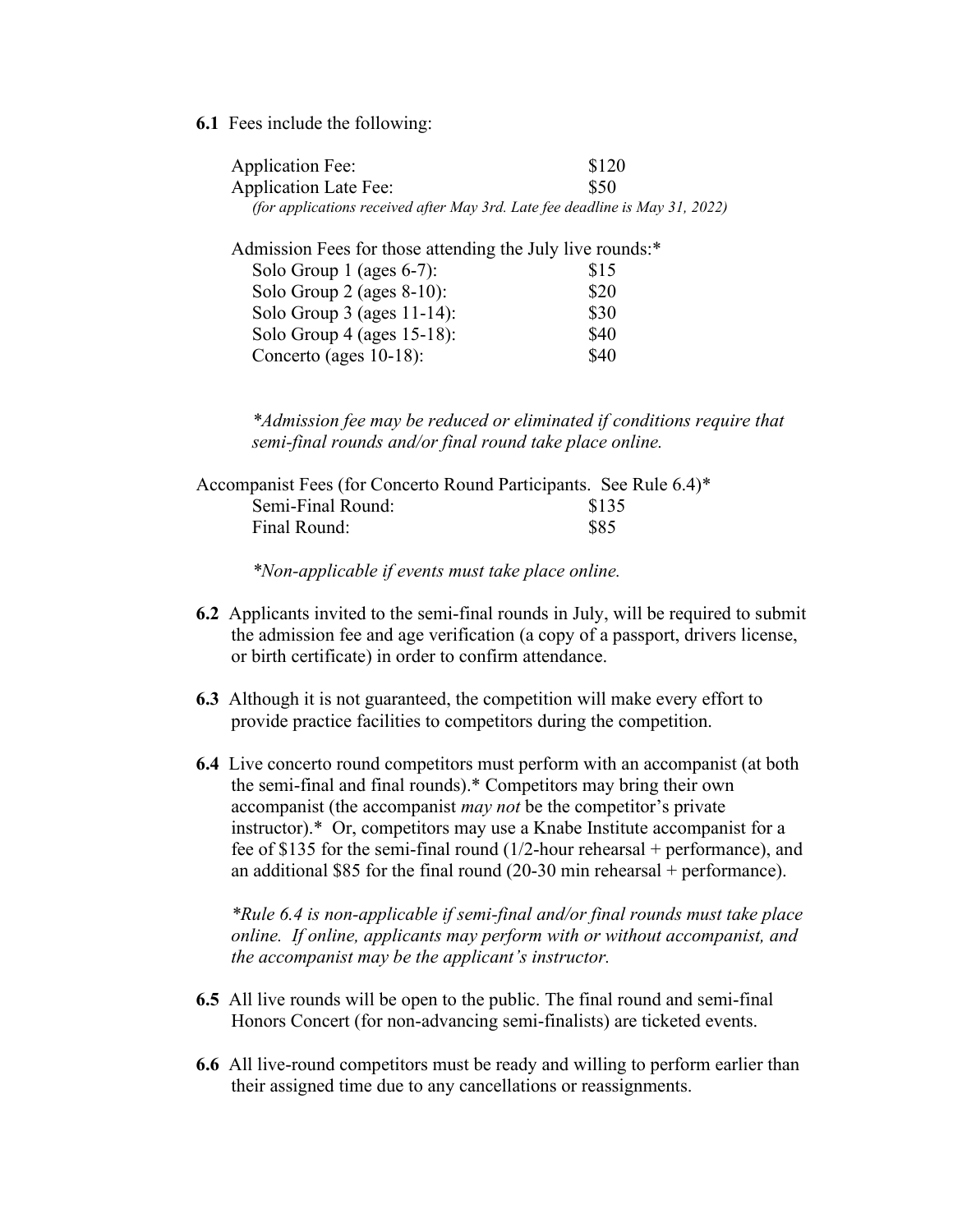- **6.7** Competitors who fail to participate in required activities and/or competition rounds forfeit their rights to any prize money they might otherwise have received.
- **6.8** Applicants may choose to submit a "non-competitive" application (written review and points only), or a "competitive" application (consideration for invitation to the semi-final rounds).
- **6.9** Competitors waive all claims and fees for the broadcast of their competition performances and/or video applications on radio, television, or on the internet, either live or recorded. The Knabe Piano Institute reserves the right to video tape/record all rounds of the Competition for its own archives, and to use such recordings and/or application videos at any time without payment of fees or royalties to the performers.

## **7. PRIZES**

**7.1** Final cash prize amounts are dependent on fundraising and donations, and actual amounts may be higher or lower than what is listed below. Projected 2022 cash prizes are:

### SOLO COMPETITION:

| GROUP 1 (ages $6-7$ ): |        |
|------------------------|--------|
| <b>First Prize:</b>    | \$50   |
| <b>Second Prize:</b>   | \$30   |
| Third Prize:           | \$20   |
| <b>Audience Award:</b> | $$25*$ |
| GROUP 2 (ages 8-10):   |        |
| <b>First Prize:</b>    | \$100  |
| <b>Second Prize:</b>   | \$75   |
| Third Prize:           | \$50   |
| Audience Award:        | $$25*$ |
| GROUP 2 (ages 11-14):  |        |
| <b>First Prize:</b>    | \$200  |
| <b>Second Prize:</b>   | \$150  |
| Third Prize:           | \$100  |
| Audience Award:        | $$25*$ |
| GROUP 3 (ages 15-18):  |        |
| <b>First Prize:</b>    | \$350  |
| <b>Second Prize:</b>   | \$275  |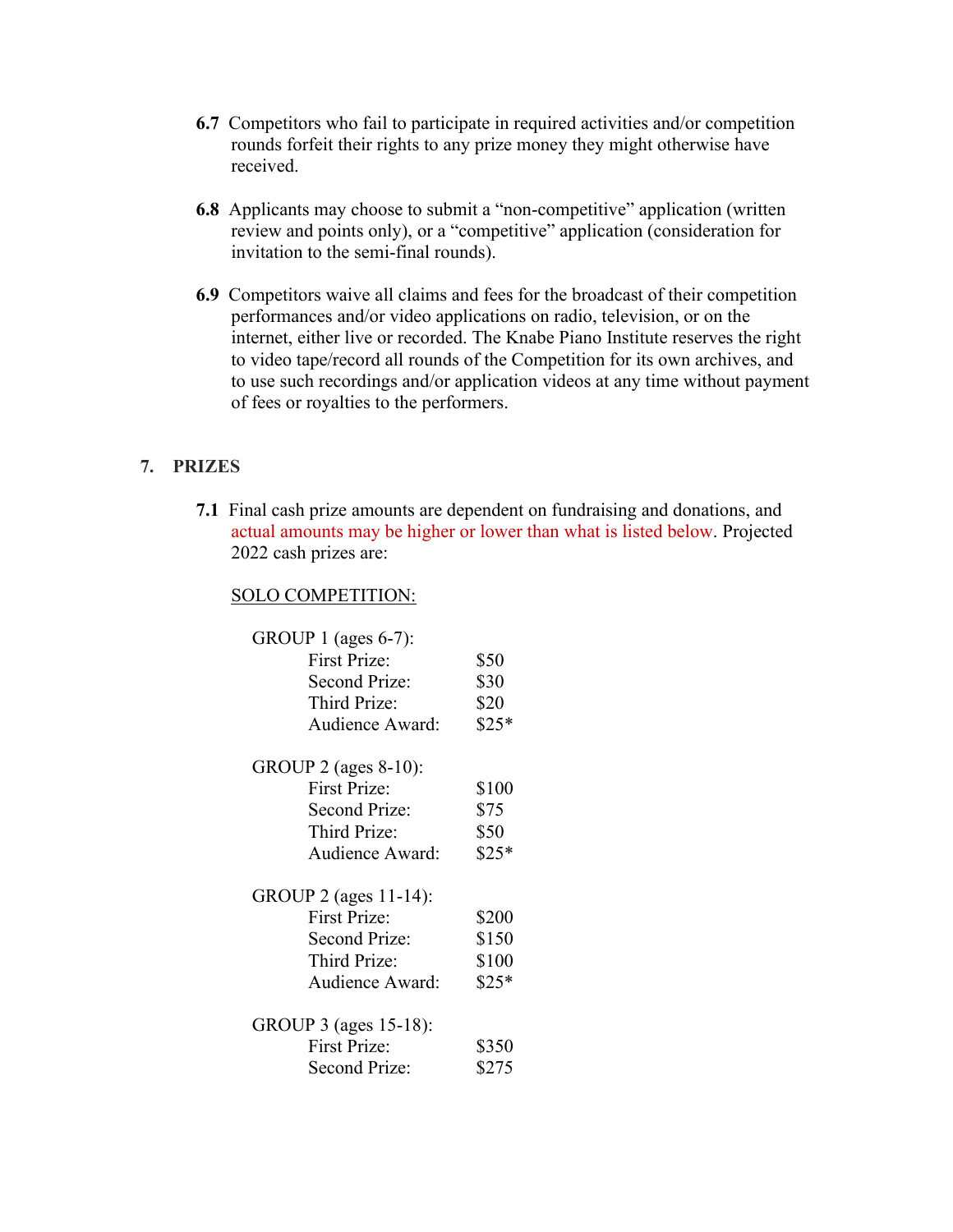| Third Prize:           | \$200  |
|------------------------|--------|
| Audience Award:        | $$25*$ |
| GROUP 4 (ages 19-26):  |        |
| <b>First Prize:</b>    | \$500  |
| Second Prize:          | \$400  |
| Third Prize:           | \$300  |
| <b>Audience Award:</b> | $$25*$ |
|                        |        |

### CONCERTO COMPETITION:

| GROUP 1 (ages 10-18): |        |
|-----------------------|--------|
| <b>First Prize:</b>   | \$350  |
| Second Prize:         | \$275  |
| Third Prize:          | \$200  |
| Audience Award:       | $$25*$ |
| GROUP 2 (ages 19-26): |        |
| First Prize:          | \$500  |
| Second Prize:         | \$400  |
| Third Prize:          | \$300  |
| Audience Award:       |        |

*\*Audience Prizes will not be awarded if events must be held online.*

- **7.2** Cash prizes are subject to United States tax withholding.
- **7.3** All prizewinners must be present in person at the Awards Ceremony which will be held on Sunday, July 25th, 2022 after the Final Rounds, or prize(s) will be forfeited.\*

*\*This rule is non-applicable if final round is held online.*

### **8. GENERAL RULES**

- **8.1** In all matters of the Competition management, the decisions of the President and/or Board of the William Knabe Piano Institute and Competition shall be final. Changes in the arrangements for the Competition may be made by the President and/or the Board without prior notice.
- **8.2** The decisions of the Jury at every stage of the Competition are final and are not subject to question, review, or appeal.